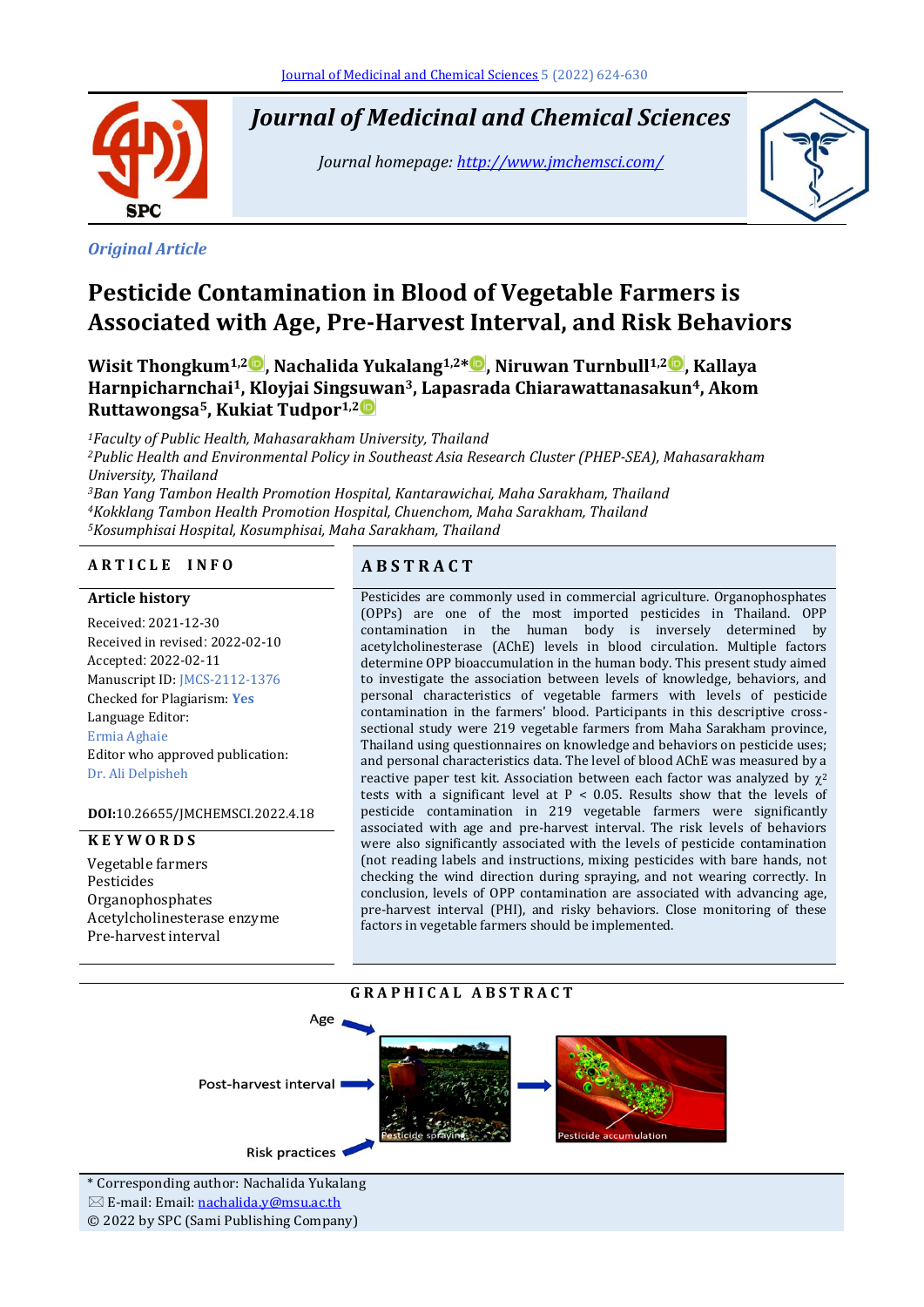#### **Introduction**

Pesticides are chemicals commonly used in agricultural industries worldwide. After use, pesticide residues contaminated in environments can be hazardous to the health of consumers and farmers. In 2020, Thailand imported agricultural chemicals approximately 900,000,000 US\$, accounting for 40% growth rate compared to 2019 [1]. The most common pesticides are organophosphates (OPPs), which many farmers have used without appropriate handling [2,3]. OPPs extinguish insects by inhibiting acetylcholinesterase (AChE), an enzyme hydrolyzing the neurotransmitter acetylcholine (Ach) into choline and acetate after activation of acetylcholine receptors (AChRs) at the postsynaptic membrane. This inhibition results in overstimulation of the neuromuscular system. Bioaccumulation of OPP in the human body is manifested by reduced blood AChE level. Acute OPP toxicity causes diarrhea, vomiting, muscle tremors, and confusion [4]. Chronic accumulation of low doses of OPPs is associated with neurotoxicity, anxiety, and metabolic diseases [5, 6].

In principle, every pesticide has a pre-harvest interval (PHI), the number of days required to lapse between the final pesticide application date and the harvest date [7]. On the harvest day, it is required that detectable concentration of the pesticide must be below the maximum residue limits (MRLs, expressed in µg/kg), the highest levels of residues expected to be found in food products when the pesticide is used following its label, set by the Food and Agriculture Organization-World Health Organization (FAO-WHO) [8]. The PHI values are different among types of OPPs and crops. For example, PHIs of quinalphos in yard long bean, eggplant, and cabbage are 7, 10, and 12 days after spraying (DAS), respectively. Meanwhile, PHIs of malathion are 7 DAS for yard long bean and eggplant, but 10 DAS for cauliflower [9]. However, the PHI in vegetables is maximally 12 DAS. Based on the PHIs reported by the study of Prodhan and colleagues, the toxicity levels of pesticides in vegetables have been categorized into 4 groups, i.e., 0-2 days = highly toxic, 3-7

days = moderately toxic,  $8-14$  days = slightly toxic, and  $15-30$  days = non-toxic  $[10]$ .

Our previous study showed that OPP contamination in the blood of vegetable farmers was not associated with their knowledge and behaviors on pesticide use despite the high rate of risk and unsafe blood AChE levels [11]. To this end, however, details of PHIs, specific knowledge and behaviors related to pesticide use and cropping, and possible poisoning symptoms have not been reported. Therefore, this research was aimed to investigate the association of health problems, health knowledge, and behaviors with levels of OPP contamination in the blood of vegetable framers in the local community of Thailand.

# **Materials and Methods**

#### *Study design, participants, and ethical issue*

Participants in this cross-sectional research were 219 vegetable farmers from Kosumphisai, Chuenchom, and Kantarawichai districts, Maha Sarakham, Thailand. Inclusion criteria were 1) age  $\geq$  18 years old, and 2) being vegetable farmers. All procedures have been voted by 2 reviewers, approved by the Mahasarakham University Ethics Committee for Research Involving Human Subjects, and endorsed by the chairperson Asst. Prof. Ratree Sawangjit (No.127/2020).

#### *Questionnaires*

The questionnaires of 1) knowledge on pesticide uses (Table 1), 2) behaviors on pesticide uses (Table 2), and 3) personal characteristics data were approved for content validity by 3 experts in Nutrition and Occupational Health. The content validity has been confirmed by the index of itemobjective congruence (IOC). Only the items with IOC scores  $\geq$  0.5 were qualified for the questionnaires. The items with Cronbach's  $\alpha \ge$ 0.7 were accepted and used in the questionnaires.

# *Blood Sampling and Acetylcholinesterase Level Measurements*

To detect AChE in the body from exposure to OPPs, a reactive paper test kit was from The Government Pharmaceutical Organization, Ministry of Public Health, Thailand. Blood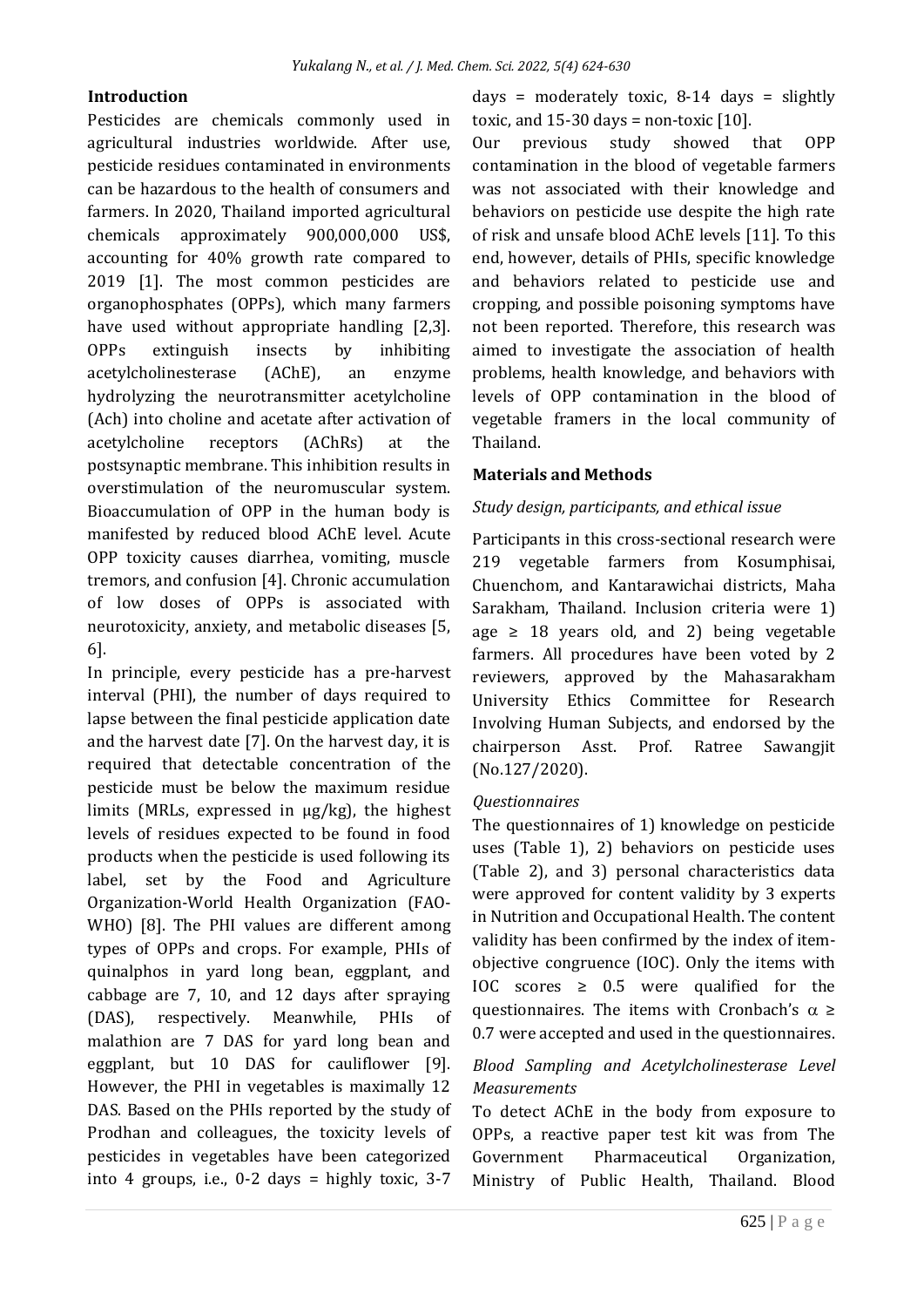samples were taken from a fingertip by public health officers. The paper color changes were compared with the standard and divided into 4 levels of AChE. Suppose the test paper changed to the yellow, yellow-green, green, and blue color. In that case, it can be interpreted to normal, safe, risky, and unsafe levels, respectively as previously shown [11]. Samples were collected from October-December 2020, the spraying and harvesting periods.

# *Statistical analyses*

The data was employed descriptive statistics, then the relationship of each categorical data was analyzed by  $\chi^2$  tests. The level of statistical significance was P < 0.05. All data were analyzed by SPSS Statistics version 18.

| NO.            | <b>Items</b>                                                                   | <b>Correct knowledge</b> |  |  |
|----------------|--------------------------------------------------------------------------------|--------------------------|--|--|
|                |                                                                                | (%)                      |  |  |
| $\mathbf{1}$   | <b>Before using the pesticides</b>                                             | 95.4                     |  |  |
|                | Pesticides should be stored in a safe and secure place.                        |                          |  |  |
| 2              | In selecting a suitable pesticide, farmers should choose a type that has low   | 92.2                     |  |  |
|                | toxicity to humans and animals but is toxic to the unwanted pest.              |                          |  |  |
| 3              | Pesticides can be safely mixed by bare hand stirring.                          | 94.1                     |  |  |
| 4              | Pesticides can be mixed inside the house or in spaces under the same roof.     | 92.7                     |  |  |
| 5              | A picture of a skull and crossbones on a package label indicates that a        | 95.4                     |  |  |
|                | product is dangerous to humans.                                                |                          |  |  |
| 6              | A clogged pesticides nozzle can be cleared by blowing through it by mouth.     | 94.5                     |  |  |
| $\overline{7}$ | While using pesticides                                                         |                          |  |  |
|                | Frequent spraying of pesticides risks causing an accumulation of toxins in     | 95.0                     |  |  |
|                | the body.                                                                      |                          |  |  |
| 8              | The use of high concentrations of pesticides can result in a significant       | 98.2                     |  |  |
|                | increase in the user's exposure to toxins.                                     |                          |  |  |
| 9              | Pesticide should not be sprayed during strong winds.                           | 84.9                     |  |  |
| 10             | When pesticides splash into the eyes, a farmer can use a handkerchief or       | 67.1                     |  |  |
|                | tissue paper to wipe them away.                                                |                          |  |  |
| 11             | Wearing a cloth hood over their head while spraying pesticides will not        | 77.6                     |  |  |
|                | prevent harm.                                                                  |                          |  |  |
| 12             | After using pesticides                                                         |                          |  |  |
|                | Immediately (within 10 min) after spraying pesticides, farmer should not       | 71.2                     |  |  |
|                | drink 81.7water.                                                               |                          |  |  |
| 13             | If their skin has encountered spilled pesticides, a farmer should immediately  | 93.2                     |  |  |
|                | wash thoroughly with soap and water.                                           |                          |  |  |
| 14             | The appearance of a rash after using pesticides is not serious and requires no | 81.7                     |  |  |
|                | action.                                                                        |                          |  |  |
| 15             | Used pesticide containers can be washed and safely used as food or drinking    | 81.7                     |  |  |
|                | water containers.                                                              |                          |  |  |
| 16             | Farmer can safely dispose of empty pesticides containers by crushing and       | 81.7                     |  |  |
|                | burying them in prepared holes to be entirely covered by soil.                 |                          |  |  |

#### **Table 1:** Questionnaires of knowledge on pesticide use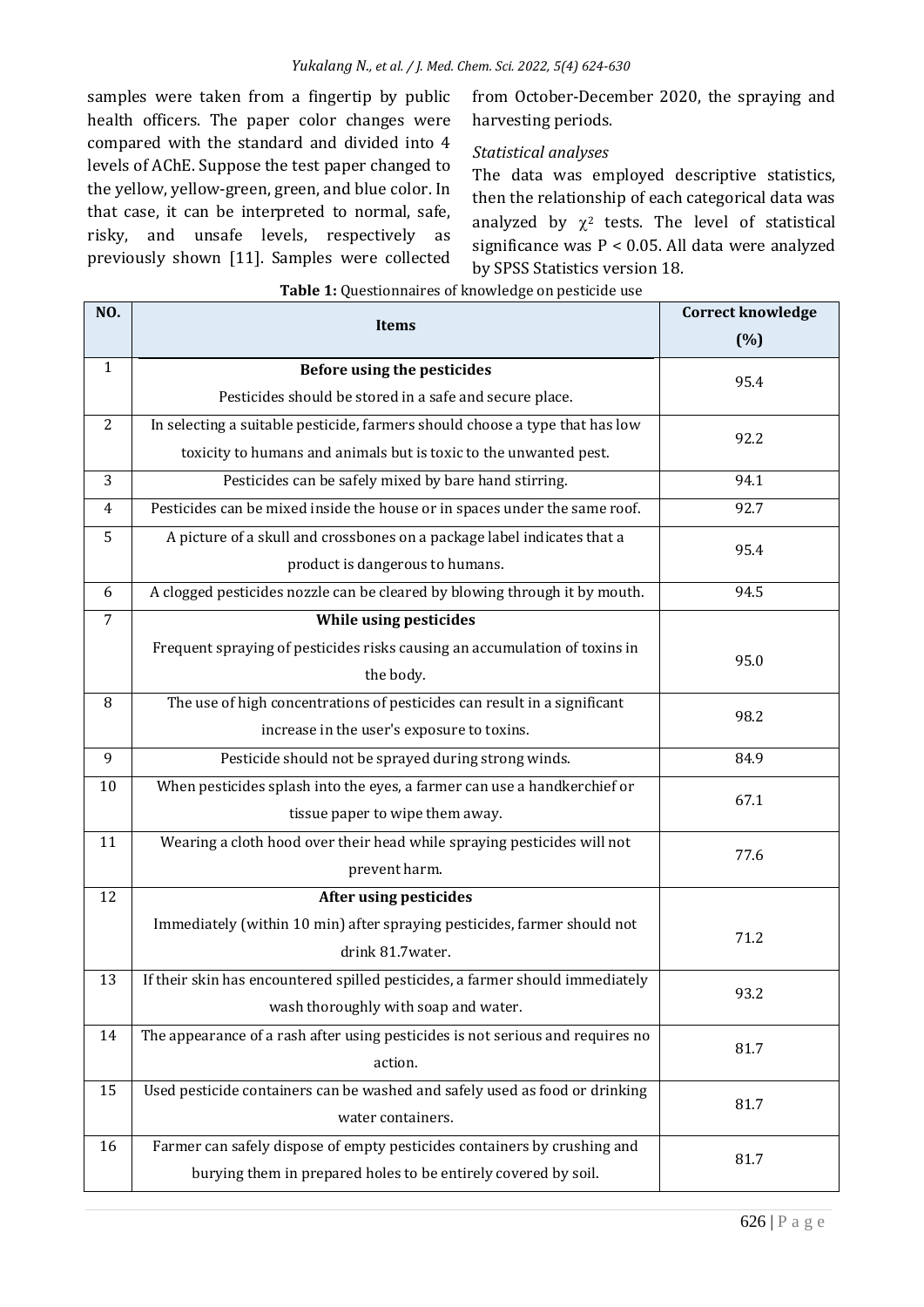|  | Table 2: Questionnaires of behaviors on pesticide uses |  |  |  |
|--|--------------------------------------------------------|--|--|--|
|--|--------------------------------------------------------|--|--|--|

| NO.            | Items                                                                                                                                        | <b>Mean practice</b><br>score (SD) |  |
|----------------|----------------------------------------------------------------------------------------------------------------------------------------------|------------------------------------|--|
| $\mathbf{1}$   | <b>Before using chemical pesticides</b>                                                                                                      |                                    |  |
|                | The pesticides that farmer buys are appropriately labeled with a warning sign,<br>chemical name, manufacturer name, and registration number. | 2.70(0.67)                         |  |
| $\overline{2}$ | Farmer reads labels and user instructions to ensure farmer understands the                                                                   | 2.73(0.64)                         |  |
|                | guidelines before using pesticides.                                                                                                          |                                    |  |
| 3              | Farmer mixes pesticides to the correct concentration as indicated in the user<br>instructions.                                               | 2.65(0.69)                         |  |
| $\overline{4}$ | Farmer checks their work gloves for holes by filling them with water and gently<br>squeezing them before use.                                | 2.42(0.76)                         |  |
| 5              | Farmer mixes pesticides with their bare hands before use.                                                                                    | 2.72(0.65)                         |  |
| 6              | After the farmer has mixed pesticides, they wash their hands thoroughly with soap                                                            |                                    |  |
|                | and water.                                                                                                                                   | 2.76(0.61)                         |  |
| $\overline{7}$ | While using pesticides                                                                                                                       |                                    |  |
|                | When farmers are spraying pesticides, do farmers note the wind direction, being<br>careful not to let the chemical blow towards the farmers? | 2.77(0.62)                         |  |
| 8              | When farmers spray pesticides, they reduce the danger of exposure by wearing long-                                                           |                                    |  |
|                | sleeved shirts, long trousers, a face mask, and shoes.                                                                                       | 2.79(0.60)                         |  |
| 9              | Farmer wears rubber boots at least half boot height when spraying pesticides.                                                                | 2.72(0.64)                         |  |
| 10             | Farmer wears elbow-length rubber gloves when spraying pesticides.                                                                            | 2.61(0.74)                         |  |
| 11             | Farmer wears plastic safety goggles to prevent pesticides from getting into their eyes.                                                      | 2.51(0.80)                         |  |
| 12             | Farmer wears a full-face respirator mask to prevent farmer ingesting pesticides.                                                             | 2.63(0.73)                         |  |
| 13             | During spraying of pesticides, farmers take a break to: (please tick correct column for                                                      | 2.91-2.93                          |  |
|                | each item - Drink water, eat food, smoke tobacco, chew betel, drink alcohol                                                                  | $(0.34 - 0.40)$                    |  |
|                | <b>After using pesticides</b>                                                                                                                |                                    |  |
| 14             | Farmer wash their work clothes separately from their other laundry                                                                           | 2.77(0.62)                         |  |
| 15             | Farmer immediately takes a shower or washes their whole body                                                                                 | 2.76(0.61)                         |  |
| 16             | Farmer clean and store their pesticide spraying equipment well away from other<br>household items                                            | 2.70(0.66)                         |  |
| 17             | Farmer sometimes leaves an empty pesticides container in their home awaiting<br>disposal                                                     | 1.69(0.87)                         |  |
| 18             | Farmer disposes of used pesticide containers with general household garbage/waste.                                                           | 2.74(0.60)                         |  |
| 19             | Farmer disposes of used pesticide containers by burying them as a landfill.                                                                  | 1.83(0.92)                         |  |
| 20             | Farmer disposes of used pesticide containers by burning them.                                                                                | 1.48(0.79)                         |  |
| 21             | If farmer experience illness symptoms after applying pesticides, farmers wait to see if                                                      | 2.85(0.46)                         |  |
|                | they will disappear without treatment                                                                                                        |                                    |  |
| 22             | If farmers experience illness symptoms after applying pesticides, they buy medicine<br>according to their understanding of what they need    | 2.81(0.49)                         |  |
| 23             | If a farmer experience illness symptoms after applying pesticides, the farmer<br>immediately seeks advice from a doctor                      | 2.69(0.69)                         |  |

#### **Results and Discussion**

*Relationship between personal characteristics of vegetable farmers and risk levels of pesticide contamination*

Results showed that from totally 219 farmers, 120 participants were aged < 60 years old and 99 were  $\geq 60$  years old. Further  $\chi^2$  analysis showed

that the levels of pesticide contamination in vegetable farmers were significantly associated with age ( $\chi^2$  = 13.54, P-value = .00) and preharvest interval ( $\chi^2$  = 21.59, P-value = .01) (Table 3).

*Levels of knowledge on pesticide uses*

Next, levels of knowledge on pesticide uses were analyzed. There was no significant association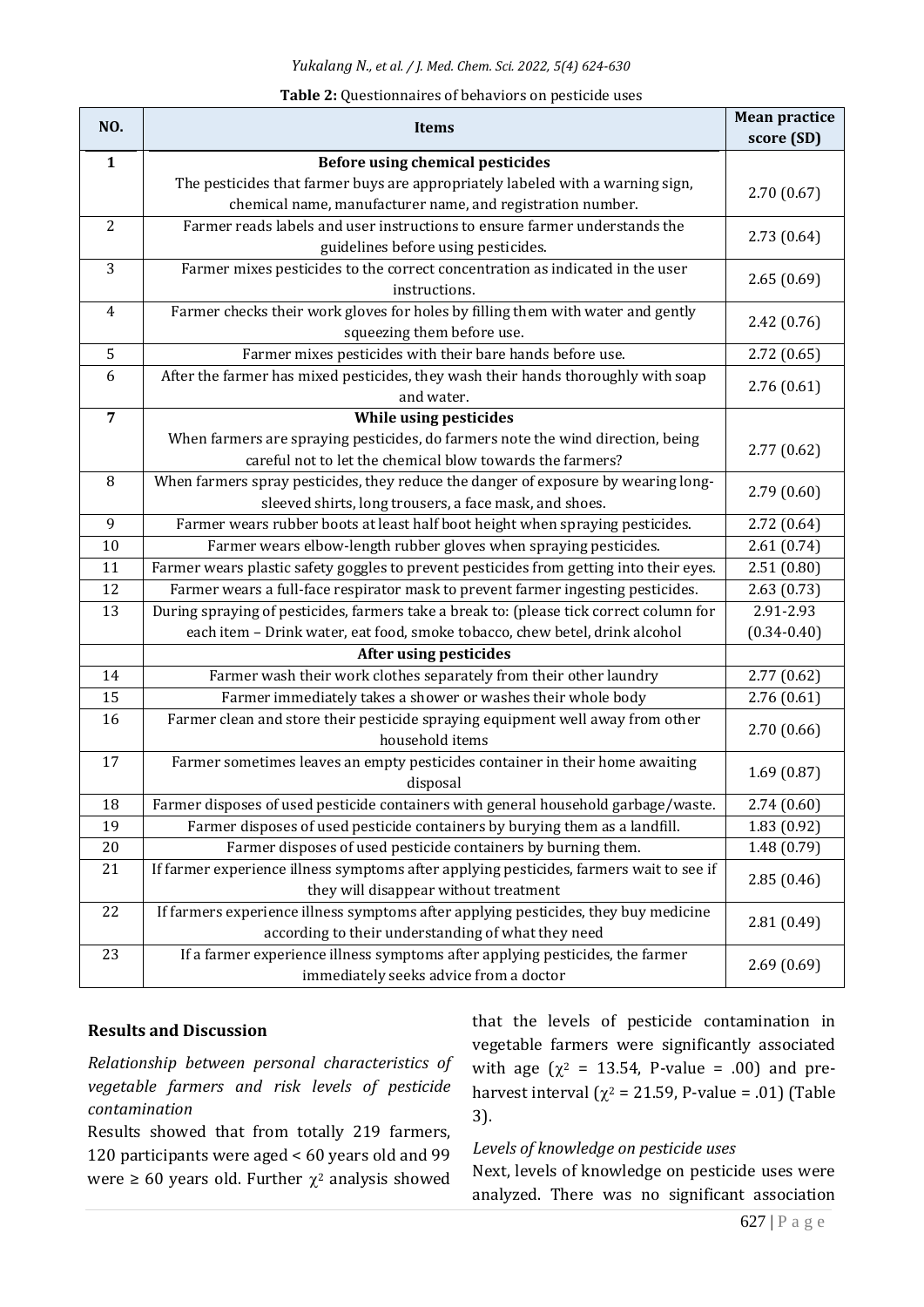between the levels of knowledge and the levels of pesticide contamination ( $\chi^2$  = 4.14, P-value = .24).

#### *Risk behaviors in pesticide uses*

The results revealed that the risk levels significantly were associated with the levels of pesticide contamination ( $\chi^2$  = 25.26, P-value < .001) (Table 4). Before using chemical pesticides, the farmers did not read labels and user instructions and mixed pesticides with their bare

hands. While using a pesticide, many of them did not note the wind direction. They also did not wear long-sleeved shirts, long trousers, a face mask, shoes, rubber boots, plastic safety goggles, or a full-face respirator mask. After using pesticides, many of them did not clean and store pesticide spraying equipment well away from other household items.

| Table 3: Relationship between personal characteristics of vegetable farmers and risk levels of pesticide |
|----------------------------------------------------------------------------------------------------------|
| contamination                                                                                            |

| <b>Characteristics</b>   | <b>Normal</b>    | <b>Safe</b>      | <b>Risk</b>      | <b>Unsafe</b>    | $\chi^2$ | P-value |
|--------------------------|------------------|------------------|------------------|------------------|----------|---------|
| Sex                      |                  |                  |                  |                  |          |         |
| Male                     | 8                | 11               | 28               | 38               | 4.19     | .24     |
| Female                   | 24               | 22               | 40               | 48               |          |         |
| Age (years)              |                  |                  |                  |                  |          |         |
| <60                      | 26               | 21               | 33               | 40               | 13.54    | < .001  |
| $\geq 60$                | 6                | 12               | 35               | 46               |          |         |
| <b>Educational level</b> |                  |                  |                  |                  |          |         |
| Primary school           | 17               | 26               | 42               | 56               | 13.81    | .31     |
| Secondary school         | 5                | $\overline{2}$   | 12               | 10               |          |         |
| High school              | 8                | 4                | 11               | 16               |          |         |
| Diploma                  | $\overline{2}$   | $\mathbf{1}$     | $\boldsymbol{0}$ | $\mathbf{1}$     |          |         |
| <b>Bachelor</b>          | $\boldsymbol{0}$ | $\mathbf{0}$     | 3                | 3                |          |         |
| Working experience       |                  |                  |                  |                  |          |         |
| (year)                   |                  |                  |                  |                  |          |         |
| $\leq 1$                 | $\mathbf{1}$     | $\mathbf{1}$     | $\mathbf{0}$     | 3                | 7.11     | .62     |
| $1 - 4$                  | $\mathbf{1}$     | $\mathbf{1}$     | $\mathbf{0}$     | $\overline{2}$   |          |         |
| $5-9$                    | $\overline{2}$   | $\overline{2}$   | 3                | $\mathbf{1}$     |          |         |
| $\geq 10$                | 28               | 29               | 65               | 80               |          |         |
| Pre-harvest interval     |                  |                  |                  |                  |          |         |
| (days)                   |                  |                  |                  |                  |          |         |
| $\leq 2$                 | 8                | 15               | 40               | 54               | 21.59    | .01     |
| $3 - 7$                  | $\boldsymbol{0}$ | $\mathbf{1}$     | $\mathbf{1}$     | $\boldsymbol{0}$ |          |         |
| $8 - 14$                 | $\boldsymbol{0}$ | $\boldsymbol{0}$ | $\overline{2}$   | $\overline{2}$   |          |         |
| $\geq 15$                | 24               | 17               | 25               | 30               |          |         |

**Table 4:** Risk levels of behaviors on pesticide uses

| Risk practice level | <b>Normal</b> | <b>Safe</b> | <b>Risk</b> | <b>Unsafe</b> | $\sim$ <sup>2</sup> | P-value |
|---------------------|---------------|-------------|-------------|---------------|---------------------|---------|
| High                |               |             |             |               | 25.26               | < 0.01  |
| Moderate            | 20            | 28          | 64          | 76            |                     |         |
| Low                 |               |             |             |               |                     |         |

# *Characteristics of the farmers*

The characteristics studied were the gender of the farmer, their age, their educational level, their working experience (in years) with using pesticides, and famer pre-harvest interval (in days). The result characterized factors related to the levels of pesticide contamination of farmers,

which were significantly associated with age. The age of farmers was over sixty years old, Srishti Shrestha *et al*. found that the age-related hypothyroidism risk increased in the farmers who used organochlorine and organophosphate insecticides, particularly in those older than 62 years old [12]. Considering the pre-harvest interval, it was previously found associated with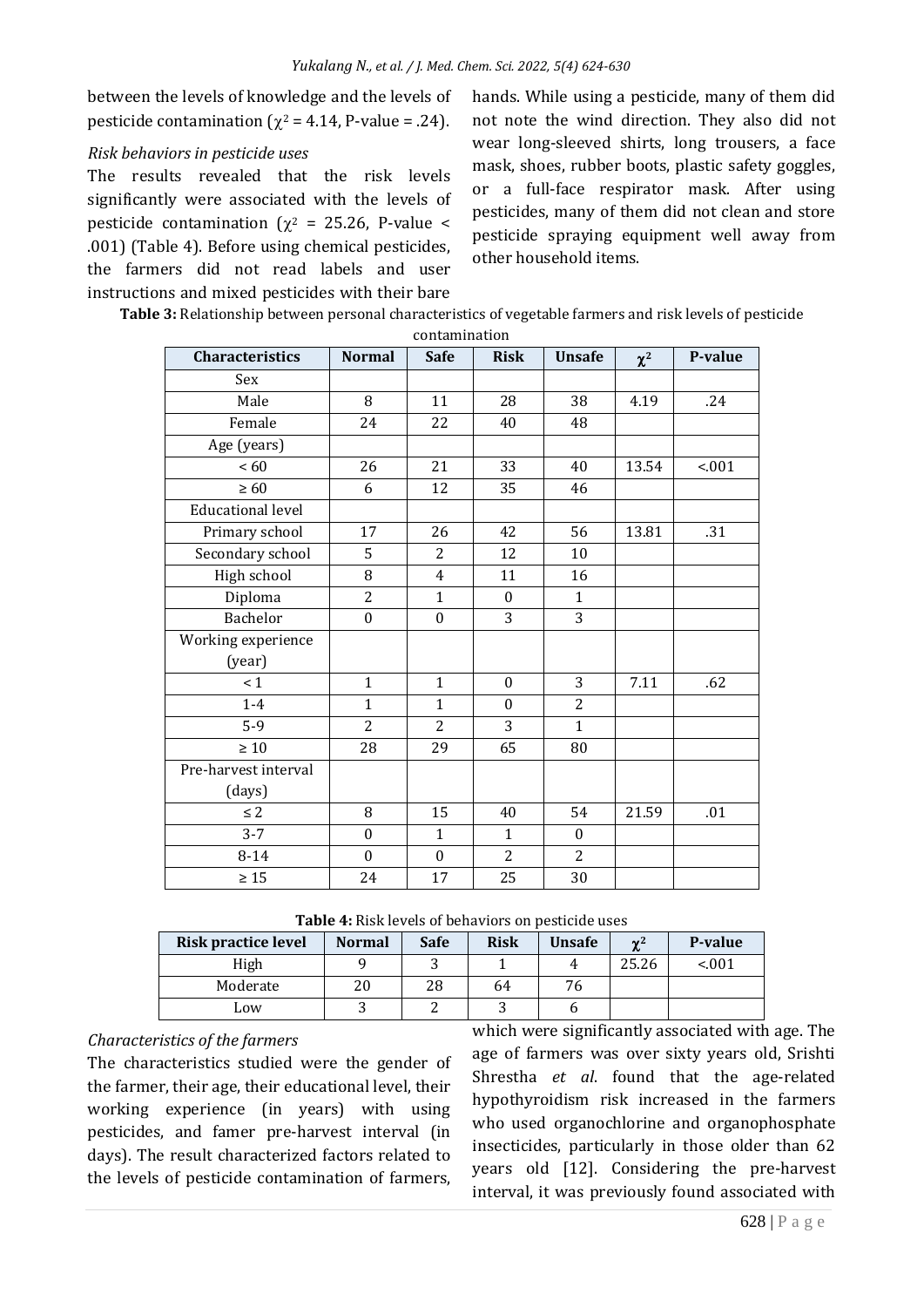health risks, which signified that too early harvesting of the crops could maintain the presence of pesticides [13].

# *Knowledge on pesticide uses*

This study discovered that most farmers come upon a high level of knowledge on pesticide use; even though it was not statistically related to the risk of pesticide use. However, some farmers had a low level of knowledge, such as 1) when pesticides splash into farmer's eyes, they can use a handkerchief or tissue paper to wipe it away, 2) immediately (within 10 min) after spraying pesticides, a farmer should not drink water and wearing a cloth hood over their head while spraying pesticides to prevent their harm. These results were found in several studies in the developing world. This was more disquiet for the farmers and field workers' exposure to pesticides [14]. It also occurred similarly in China - some Chinese farmers also lacked knowledge on pest management and pesticide use correlated with their excessive pesticide use [15].

# *Risk behaviors in pesticide uses*

The risk levels were significantly associated with the levels of pesticide contamination. It indicated that high mean scores during spraying were also serious issues. While the farmers took a break; they were: 1) eating food, 2) smoking tobacco, 3) chewing betel, and 4) drinking alcohol. A similar study in Nepal found an association of the safe practice of chemical pesticides with farmers' knowledge and perception factors [16].

#### **Conclusion**

In conclusion, contamination levels of OPPs are associated with older adulthood, pre-harvest interval, and risky behaviors. Farmers over sixty years old might have a longer time of OPP exposure, posting higher risks of pesticide contamination. In addition, farmers should harvest their crops after spraying for 15 days. Furthermore, farmers should avoid oral ingestion of OPPs during spraying. These factors should be monitored and aware of in vegetable farmers in these local areas of Thailand. They should be educated on safety protocols in pesticide use.

#### **Acknowledgments**

This work was financially supported by the Faculty of Public Health, Mahasarakham University. The authors would like to thank local authorities and farmers for their cooperation.

#### **Potential Conflicts of Interest**

The authors declare no conflict of interest.

# **Funding**

This research did not receive any specific grant from funding agencies in the public, commercial, or not-for-profit sectors.

#### **Authors' contributions**

All authors contributed toward data analysis, drafting, and revising the paper and agreed to responsible for all the aspects of this work.

#### **Conflict of Interest**

We have no conflicts of interest to disclose.

# **ORCID**

Wisit Thongkum: *<https://www.orcid.org/0000-0001-5547-8544>* Nachalida Yukalang: *<https://www.orcid.org/0000-0002-1253-5091>* Niruwan Turnbull: *<https://www.orcid.org/0000-0002-7698-3352>* Kukiat Tudpor: *<https://www.orcid.org/0000-0002-8533-5891>*

#### **References**

[1]. Kwonpongsagoon S., Katasila C., Kongtip P., Woskie S., *Int. J. Environ. Res. Public Health*, 2021, **18**:3046 [\[Crossref\]](https://doi.org/10.3390/ijerph18063046), [\[Google Scholar\]](https://scholar.google.com/scholar?hl=en&as_sdt=0%2C5&q=Application+Intensity+and+Spatial+Distribution+of+Three+Major+Herbicides+from+Agricultural+and+Nonagricultural+Practices+in+the+Central+Plain+of+Thailand&btnG=), [\[Publisher\]](https://www.mdpi.com/1660-4601/18/6/3046) [2]. Kongtip P., Nankongnab N., Mahaboonpeeti R., Bootsikeaw S., Batsungnoen K., Hanchenlaksh C., Tipayamongkholgul M., Woskie S., *Ann. Work Expo. Health*, 2018, **62**:167 [\[Crossref\]](https://doi.org/10.1093/annweh/wxx099), [\[Google](https://scholar.google.com/scholar?hl=en&as_sdt=0%2C5&q=Differences+among+Thai+Agricultural+Workers%E2%80%99+Health%2C+Working+Conditions%2C+and+Pesticide+Use+by+Farm+Type&btnG=)  [Scholar\]](https://scholar.google.com/scholar?hl=en&as_sdt=0%2C5&q=Differences+among+Thai+Agricultural+Workers%E2%80%99+Health%2C+Working+Conditions%2C+and+Pesticide+Use+by+Farm+Type&btnG=), [\[Publisher\]](https://academic.oup.com/annweh/article/62/2/167/4830215)

[3]. Hongsibsong S., Prapamontol T., Xu T., Hammock B.D., Wang H., Chen Z.J., Xu Z.L., *Int. J. Environ. Res. Public Health*, 2020, **17**:4723 [\[Crossref\]](https://doi.org/10.3390/ijerph17134723), [\[Google Scholar\]](https://scholar.google.com/scholar?hl=en&as_sdt=0%2C5&q=Monitoring+of+the+Organophosphate+Pesticide+Chlorpyrifos+in+Vegetable+Samples+from+Local+Markets+in+Northern+Thailand+by+Developed+Immunoassay&btnG=), [\[Publisher\]](https://www.mdpi.com/1660-4601/17/13/4723)

[4]. 4.Eddleston M., Buckley N.A., Eyer P., Dawson A.H., *Lancet*, 2008, **371**:597 [\[Crossref\]](https://doi.org/10.1016/s0140-6736(07)61202-1), [\[Google](https://scholar.google.com/scholar?hl=en&as_sdt=0%2C5&q=Management+of+acute+organophosphorus+pesticide+poisoning&btnG=)  [Scholar\]](https://scholar.google.com/scholar?hl=en&as_sdt=0%2C5&q=Management+of+acute+organophosphorus+pesticide+poisoning&btnG=), [\[Publisher\]](https://www.thelancet.com/journals/lancet/article/PIIS0140-6736(07)61202-1/fulltext)